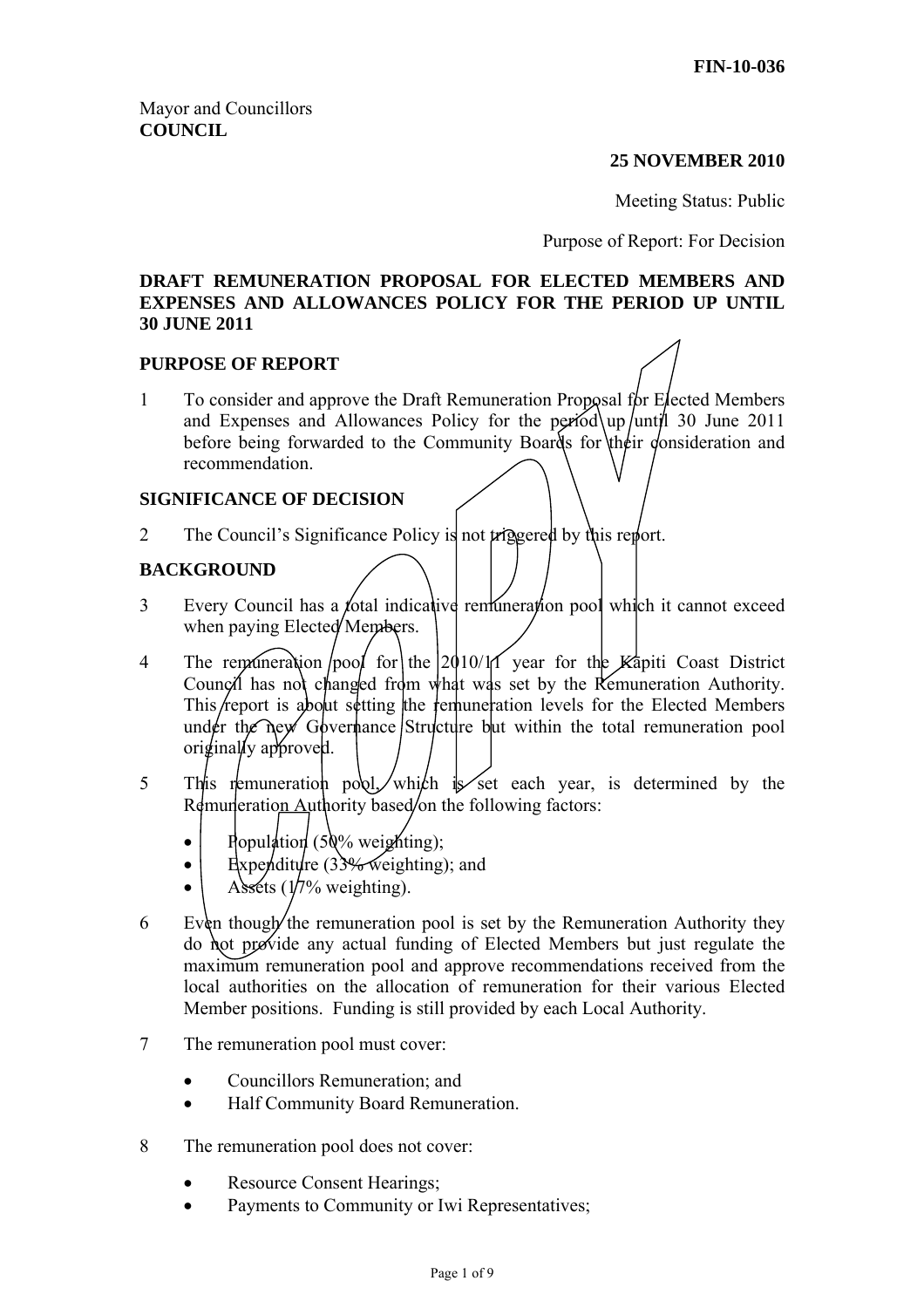- Expense Reimbursement; and
- Mileage Claims.
- 9 Resource Consent Hearing Fees Definitions of a Resource Consent Hearing are included in Section 7 of the Local Government Elected Members (Interim) Determination 2010, (relevant parts are attached as Appendix 1) Resource Consent Hearing fees are payable to the Chairperson of the Resource Consent Hearing Committee at a rate of \$85 per hour of hearing time and to a member at a rate of \$68 per hour of hearing time. For hearing times of less than one hour, the fee is apportioned accordingly. Fees for pre-hearing meetings may only be paid to one member. The Mayor is unable to be paid resource consent hearing fees unless first approved by the Remuneration Authority.
- 10 Hearing time is defined as the time spent by a member in hearing a Resource Consent Hearing and the definitions of what this includes and does not include are listed in Section 8 of the Local Government Elected Members (Interim) Determination 2010.
- 11 The Council needs to consider and approve a draft Remuneration Proposal for Elected Members for the period up antil 30 June  $2011$ . This then needs to be considered by each of the Community Boards who, in December, will then each make a recommendation to the Council. The Council will then consider their recommendations and approve a final Remuneration Proposal for submission to the Remuneration Authority at the Council meeting on the  $2\bar{\gamma}$  January 2011.
- 12 A Local Authority may reimburse expenses to its Councillors and Community Board Members in accordance with its expense rules and guidelines approved by the Remuneration Authority. The Council needs to consider and approve a draft Expenses and Allowances Policy and this will be included in the same process as the draft Remuneration Proposal as outlined above.

# **CONSIDERATIONS**

# **Issues and Options**

- 13 The total remuneration pool  $\oint$ s established by the Remuneration Authority for each Council needs to cover the Councillor remuneration and half of the Community Board remuneration.
- 14 The Council's/remuneration pool (excluding the Mayor's remuneration which is separately set by the Remuneration Authority) for the 2010/11 year is as follows:

Total available remuneration to cover Councillors and half the Community Board remuneration \$338,190

- 15 The Remuneration for Elected Members can be based as follows:
	- salary only; or
	- salary plus meeting fees (except for Community Boards which are salary only – Remuneration Authority ruling)
- 16 Some Councils have opted to base remuneration on salary only while others have continued to retain some form of meeting fee payment.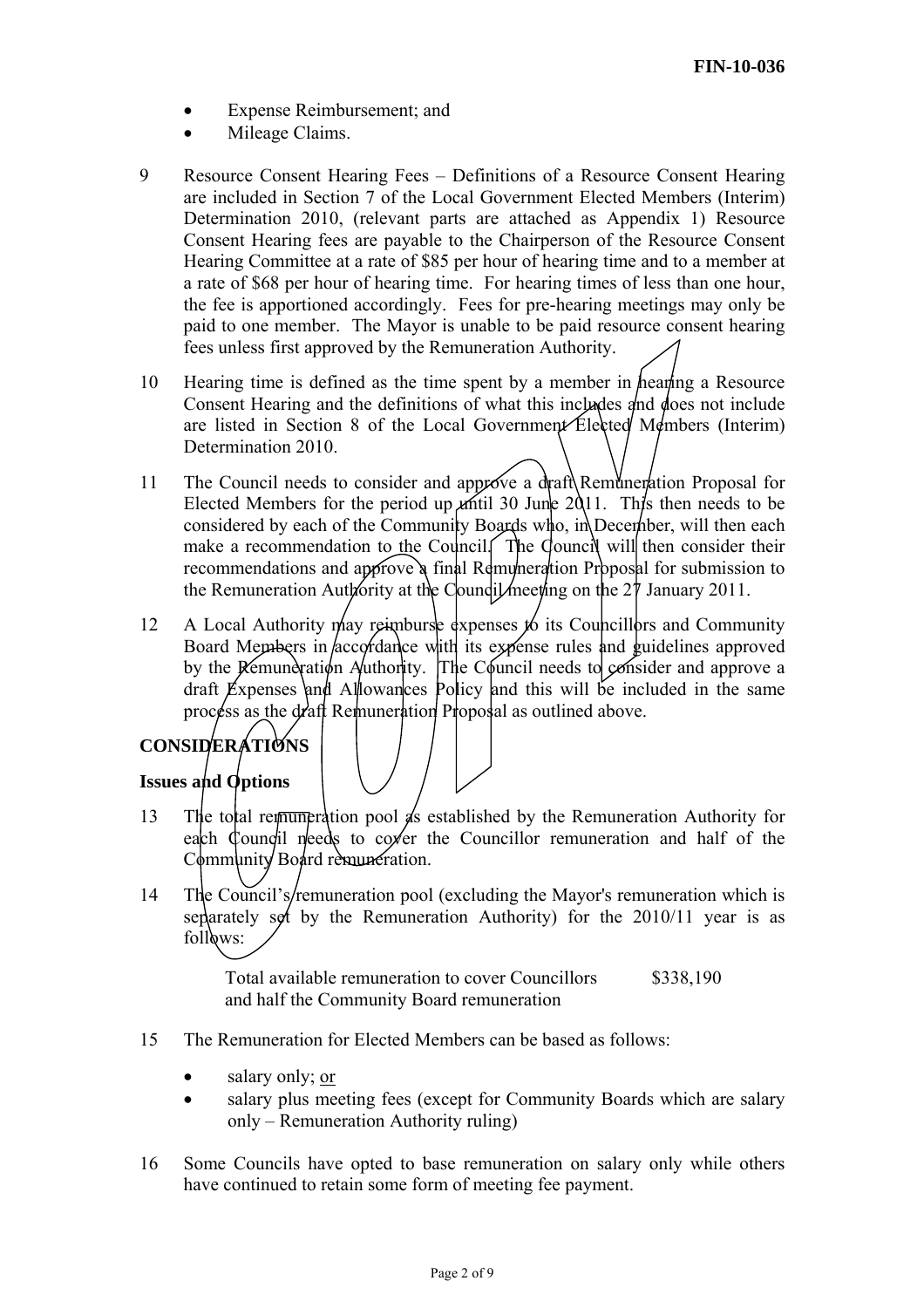- 17 This Council, during the last triennium, decided to base remuneration on salary only and the attendance at the Council and the Standing Committee meetings was not unduly affected. It is recommended that Council continue to base their remuneration on salary only due to the extra administration time and costs of paying separate meeting fees.
- 18 The draft Remuneration Proposal is based on that Governance Structure.

Previous basis for establishing relativities between Elected Members' positions

- 19 Discussions were held with an independent consultant, Peter Cornish from the Hay Group, commissioned by the Remuneration Authority, during the 2004- 2007 triennium. The Hay Group undertook extensive research and analysed the workloads of several Councils throughout the country. This gave Council a base which was modified to take into account the structure  $\delta$  the Council during the 2007-2010 triennium.
- 20 Based on that previous work, the weightings and estimated time commitments for the respective Elected Member positions during the last triennium were as follows:

| <b>Position</b>                                | Weightings     | <b>Hours</b> per<br><b>Week</b> |
|------------------------------------------------|----------------|---------------------------------|
| Deputy Mayor                                   | L <sub>2</sub> | 22                              |
| Chairpersons of Committees                     |                | 22                              |
| Deputy Chairpersons/of Committees              |                | 21                              |
| Councillors Appointed back to Community Boards |                | 21                              |
| Councillors                                    |                | 19                              |
| Community Board/Chairpersons, Otaki,           | 0 <sub>7</sub> | 14                              |
| Waikanae, Paraparaumu/Raumati)                 |                |                                 |
| Community Board Chairperson (Padkākāriki)      | 0.42           | 14                              |
| Community Board Members (Otaki, Wajkanae,      | 0.5            | 10                              |
| Paraparaumu/Raumati)                           |                |                                 |
| Community Board Members (Paekākariki)          | 0 <sup>3</sup> | 10                              |

The weightings and hours per week for each position were based on the research undertaken by the Hay Group across the sector and refined to meet the requirements of our Council at that time.

The weightings for the Paekākāriki Community Board is 60% of the other Community Boards reflecting its relative population compared to other Community Boards.

The "weightings" factors multiplied by the "estimated hours per week" give a total points for each Elected Member position. The points allocated to each position are then used to determine the level of remuneration for each Elected Member position.

21 Councillors appointed to Community Boards

The five Ward Councillors are appointed back to each of the respective Community Boards. The Councillors appointed back cannot be paid directly as Community Board Members but the additional time spent on Community Board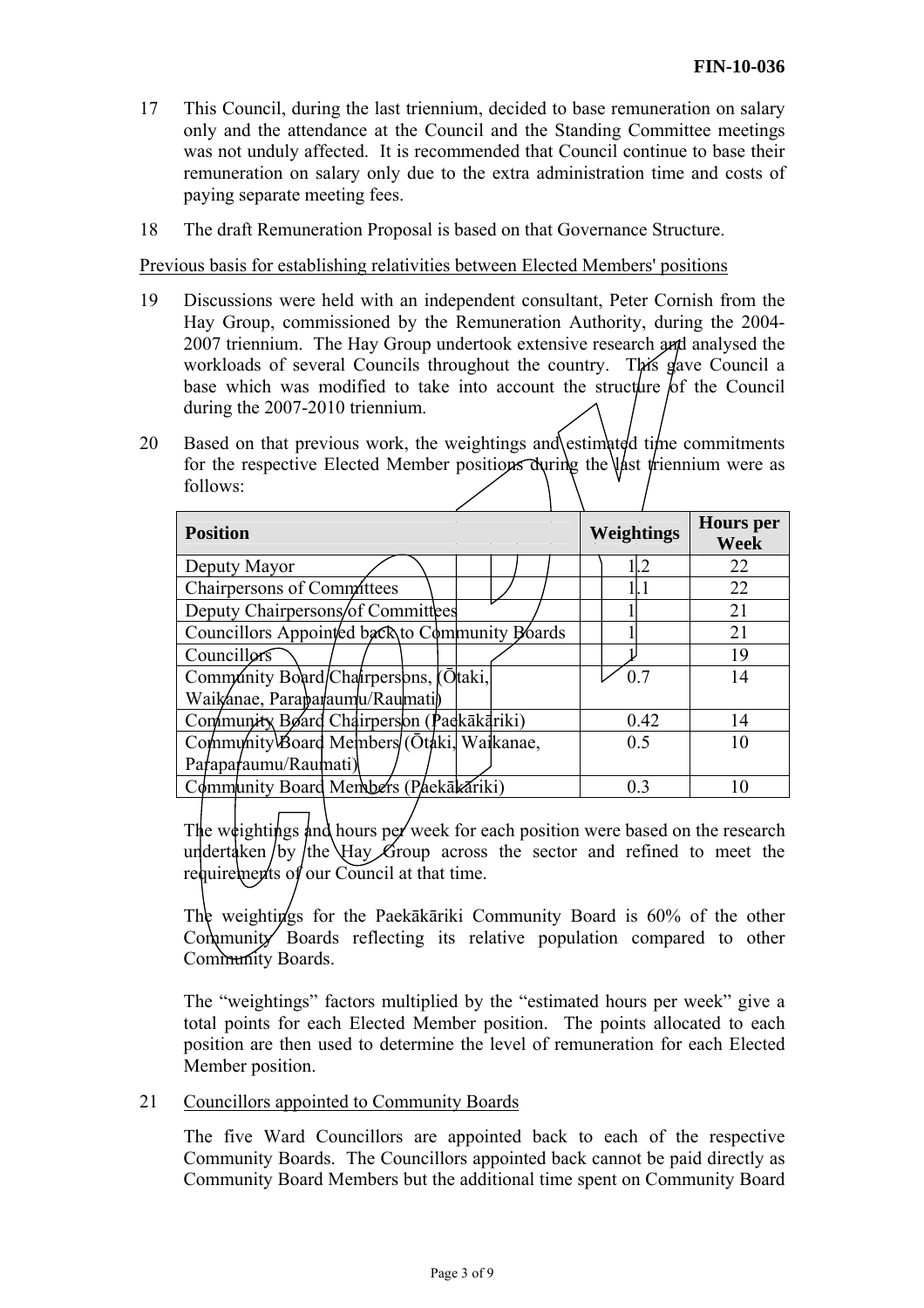duties needs to be recognised in the total number of hours spent on Elected Members' duties.

From the earlier research undertaken, the estimated number of additional hours per week for Community Board work was assessed as an additional two hours per week on top of their hours spent on Councillor duties. This equates to additional remuneration of \$2,500 per annum for Councillors appointed back to Community Boards

22 Options

The Council needs to consider options for setting its draft Elected Members' Remuneration for the period through to 30 June 2011.

23 It would be difficult to justify a major deviation from the (weightings/hours per week) points allocation used for each elected Member during the last triennium without extensive research and independent  $a\phi x\hat{i}c$ , which would involve engaging a consultant. There would be time delays  $\beta$  before finalising the remuneration through until 30 June 2011. Under the current proposed timetable the final remuneration proposal will not be approved by the Remuneration Authority until February 2011. Any additional work if required could delay the final approval until March/April 2011. Given that the Council wishes to review its Governance Structure before  $30 \text{ Ju}$  he  $|201|$  it is recommended that the Council uses the existing weightings and boints established for each Elected Member position or makes some minor modifications if justified.

Given the above, there are  $/2$  options put forward for consideration.

24 Option  $\frac{1}{2}$ 

**Using existing weightings/points per Elected Member position and applying this to the new Governance Structure.** 

The calculations and draft remuneration levels are shown in the spreadsheet attached as Appendix 2.

25 Option 2:

# **Modify the existing weightings/points per Elected Member position to**  reflect changes in the Governance Structure.

26 The Appeals Committee is a new Standing Committee which will not meet on  $six$  weekly  $\angle$  ycle but will meet as required for hearings. This Committee should have lesser workload than the other three Standing Committees.

To adjust for this factor, it is proposed that the number of hours per week for the Chairperson and Deputy Chairperson of the Appeals committee be reduced by one hour per week.

- 27 Although the Deputy Mayor does not have the workload chairing a committee there is an increasing workload for that role deputising for the Mayor as the Mayor as a result of major issues facing the District.
- 28 It is proposed that the number of hours per week for the Deputy Mayor position be increased by one hour per week. The calculations and draft remuneration levels for this Option are shown in the spreadsheet attached as Appendix 3.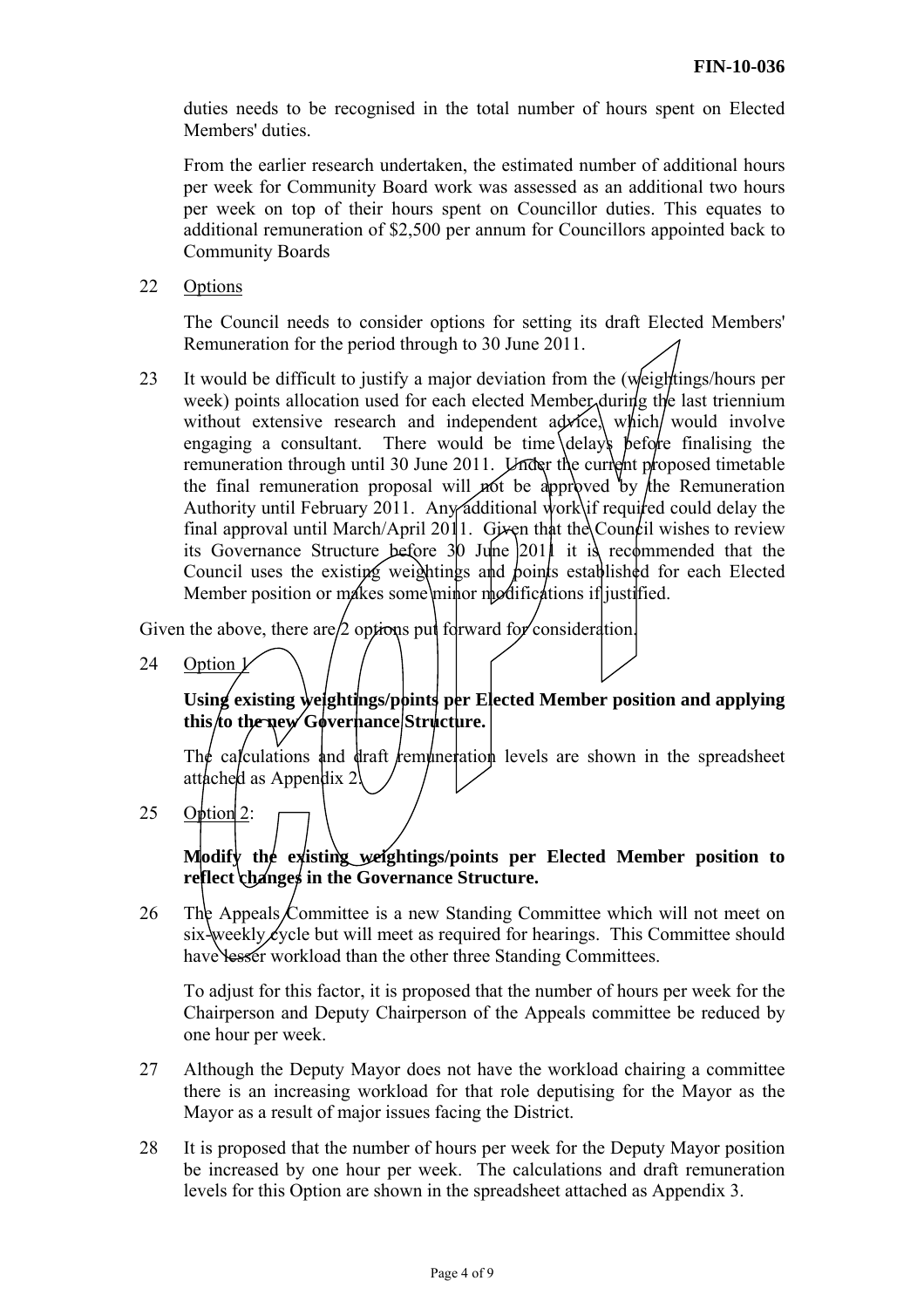#### **Expenses and Allowances Policy**

- 29 The Remuneration Authority recognises that each Local Authority has its own characteristics, which means that a single set of expense rules and allowance rules is not appropriate for all Local Authorities. The Authority expects each Local Authority to develop its own rules for payment of expenses and the provision of allowances, which will then be subject to Remuneration Authority approval before they can be implemented.
- 30 The Remuneration Authority's expectations for the rules surrounding the payment of expenses and provision of allowances are as follows:
	- *31.1 Payment of Expenses*

The rules should clearly state:

- the persons to whom expenses may be <u>paid</u> or reimbursed;
- the general types of expenses which may be paid of reimbursed (and possibly some guidance on which expenses can be paid in advance and which should be subject to reimbursement);
- the levels of documentation required (separately for reimbursement and payment in advance);
- the Authorities required for approval and
- any maximums or guidance  $dp$  acceptable levels of expenditure.
- *31.2 Vehicle Mileage Allowance*

In addition to the conditions contained in Clause 13, the rules should cover:

- $\frac{\partial}{\partial t}$  threshold of distance travelled for any one event (a threshold of 30 kilometres or more with only distance in excess of the threshold qualifying for payment will have automatic approval);
- the maximum payment to any one Elected Member in a year (a maximum of 5,000 kilometres claimed in any one year will have  $\mu$ uto matic approval); and
- the allowance per kilometre (must be less than or equal to \$0.70 per kil<sub>ometre</sub>).
- 32 The draft Expenses and Allowances Policy is attached as Appendix 4 and includes options under the vehicle mileage section for Council to consider and adopt its preferred option.

#### 33 **Vehicle Mileage threshold of 30 kilometres for any one event before vehicle mileage is paid**

The Remuneration Authority has been questioned by other Local Authorities on their new guideline of the 30 kilometre threshold. The Remuneration Authority's response is that a Council could set a threshold that best reflects the Council's unique geography but the Remuneration Authority is unlikely to agree to a threshold of less than 30 kilometres. Nevertheless, a Council may decide to put forward a proposal setting the threshold at a lesser level than the 30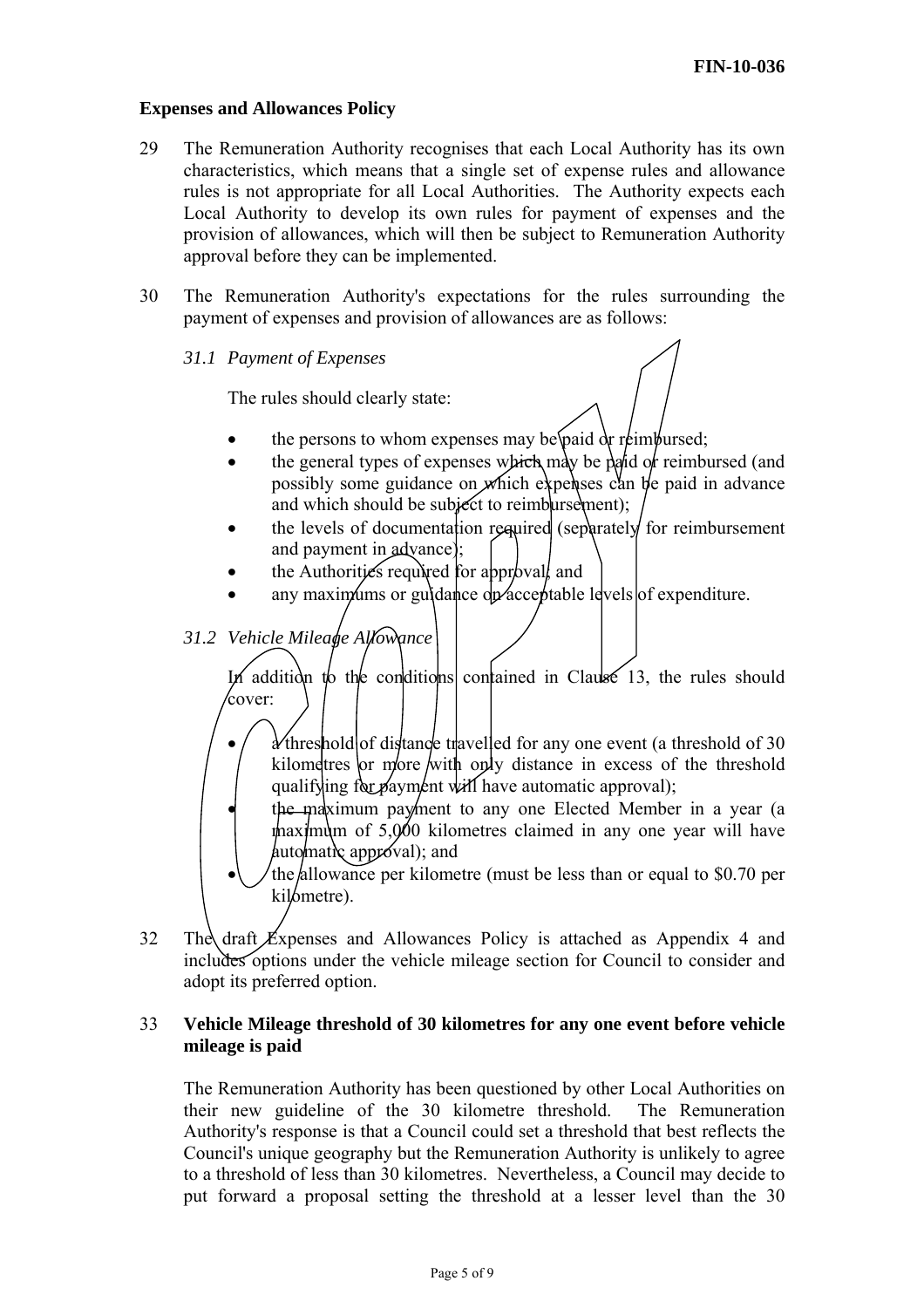kilometres but they will need to convince the Remuneration Authority and gain their approval.

- 34 The Remuneration Authority's argument for bringing in this threshold is that the vehicle costs incurred by Elected Members can be claimed as a tax deductible expense, but from an Elected Members point of view they need to have sufficient other revenue to fund that taxable expense, otherwise Elected Members may struggle to be able to afford to attend meetings especially those who have to travel reasonable distances.
- 35 Given the modest level of remuneration for Community Board Chairs and Members they will find it harder financially to be able to afford to attend Council meetings in Paraparaumu. This proposed threshold also presents an impediment to greater involvement by Councillors in Community Board issues across the District.
- 36 The proposed option for Council to consider relating  $\phi$  the Motor Vehicle Allowance Policy and addressing the proposed Remuneration Authority threshold of 30 kilometres before mileage is payable are as follows:
	- 36.1 Option A

Include the Motor Vehicle  $\Delta$ llowance  $\sin 70$  per kilometre with no threshold.

The Council would need to put forward a strong case based on the above factors to support its position and convince the Remuneration Authority that this was justified.

36.2 Option B

Include a motor vehicle mileage at \$0.70 per kilometre with a lower threshold than 30 kilometres for example 10 kilometre threshold before mileage is paid.

A minimum leve $\angle$  of 10 kilometres would be reasonable in terms of administration costs.

36. $\beta$  Option  $\sqrt{C}$ 

Include a motor vehicle mileage allowance policy at \$0.70 per kilometre with a 30 kilometre threshold before mileage is payable.

This is the Remuneration Authority guideline.

Given the small size of our District, Options A and B are unlikely to be approved by the Remuneration Authority.

37 Broadband

The Council will either provide a Broadband connection or where Councillors have an existing Broadband connection Council will reimburse the cost. This is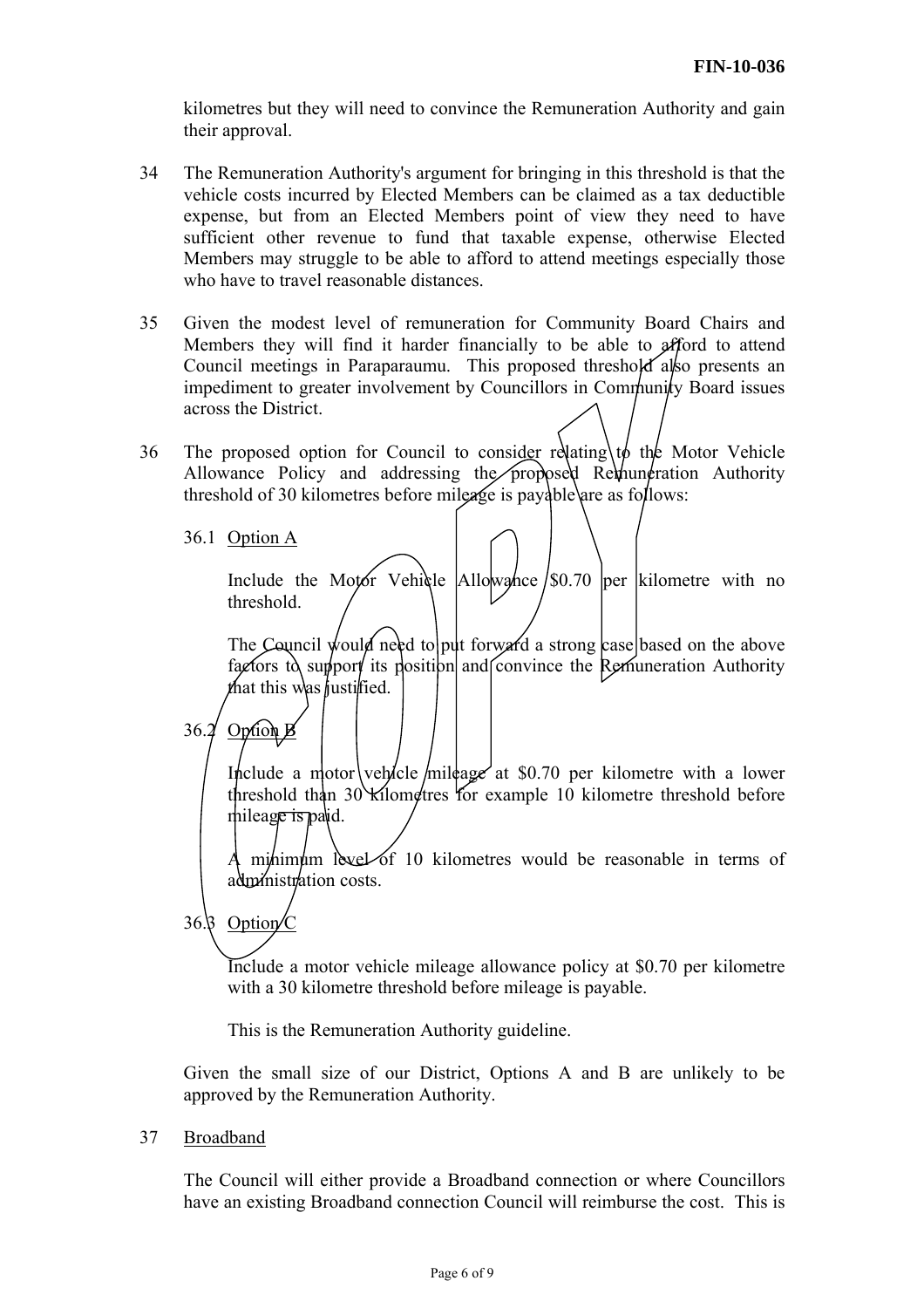$\overline{\mathcal{A}}$ 

only available for Councillors and Community Board Chairpersons. This is the current policy and any wider coverage for Community Board Members would have to be addressed as an Annual Plan issue.

38 The other expenses payable in the current Expenses and Allowances Policy are fairly standard. While most accommodation and travel is pre-booked and paid for by the Council there will be other incidental costs such as taxi fares and meals which will be claimable.

# 39 **Proposed timetable for the Draft Remuneration Proposal for Elected Members and Expenses and Allowances Policy approval process**

| <b>Council Meeting</b>                   |                                                                           |  |  |
|------------------------------------------|---------------------------------------------------------------------------|--|--|
|                                          | 25 November 2010 - Consideration of Draft Remuneration/ Proposal and      |  |  |
|                                          | Expenses and Allowances Policy.                                           |  |  |
|                                          |                                                                           |  |  |
| <b>December Community Board Meetings</b> |                                                                           |  |  |
| 7 December 2010                          | - OCB/WCB - Consideration of $\sqrt{D}$ raft Remuneration                 |  |  |
|                                          | Proposal and Expenses and Allowances Policy.                              |  |  |
|                                          |                                                                           |  |  |
|                                          | 14 December 2010 - PRCB/PCB $\vert$ - Consideration of Draft Remuneration |  |  |
|                                          | Proposal and Explenses and Allowances Policy.                             |  |  |
|                                          |                                                                           |  |  |
| <b>Council Meetings</b>                  |                                                                           |  |  |
| 27 January 2011                          | Approval of Final Remuneration Proposal and Expenses                      |  |  |
|                                          | and Allowances Policy (after considering views from                       |  |  |
|                                          | Community Boards).                                                        |  |  |
|                                          |                                                                           |  |  |
| By $3/$ January $201/1$ -                | Submission of Final Remuneration Proposal for Elected                     |  |  |
|                                          | Members/and Expenses and Allowances Policy to the                         |  |  |
|                                          | Remuneration Authority for consideration and approval.                    |  |  |
|                                          |                                                                           |  |  |
| February 2011                            | Remundration Authority considers proposal and issues a                    |  |  |
|                                          | Determination.                                                            |  |  |
|                                          |                                                                           |  |  |
| <b>Financial Considerations</b>          |                                                                           |  |  |
|                                          |                                                                           |  |  |

39 There is sufficient budget provision in the Annual Plan to cover the Elected Members' remuneration pool, as determined by the Remuneration Authority for this Council for the  $2010/11$  year.

#### **Legal Considerations**

40 The Council must comply with the determinations as set by the Remuneration Authority.

#### **Consultation**

41 This current paper, together with the draft Remuneration Proposal, will be circulated to all the Community Boards for their consideration and comment.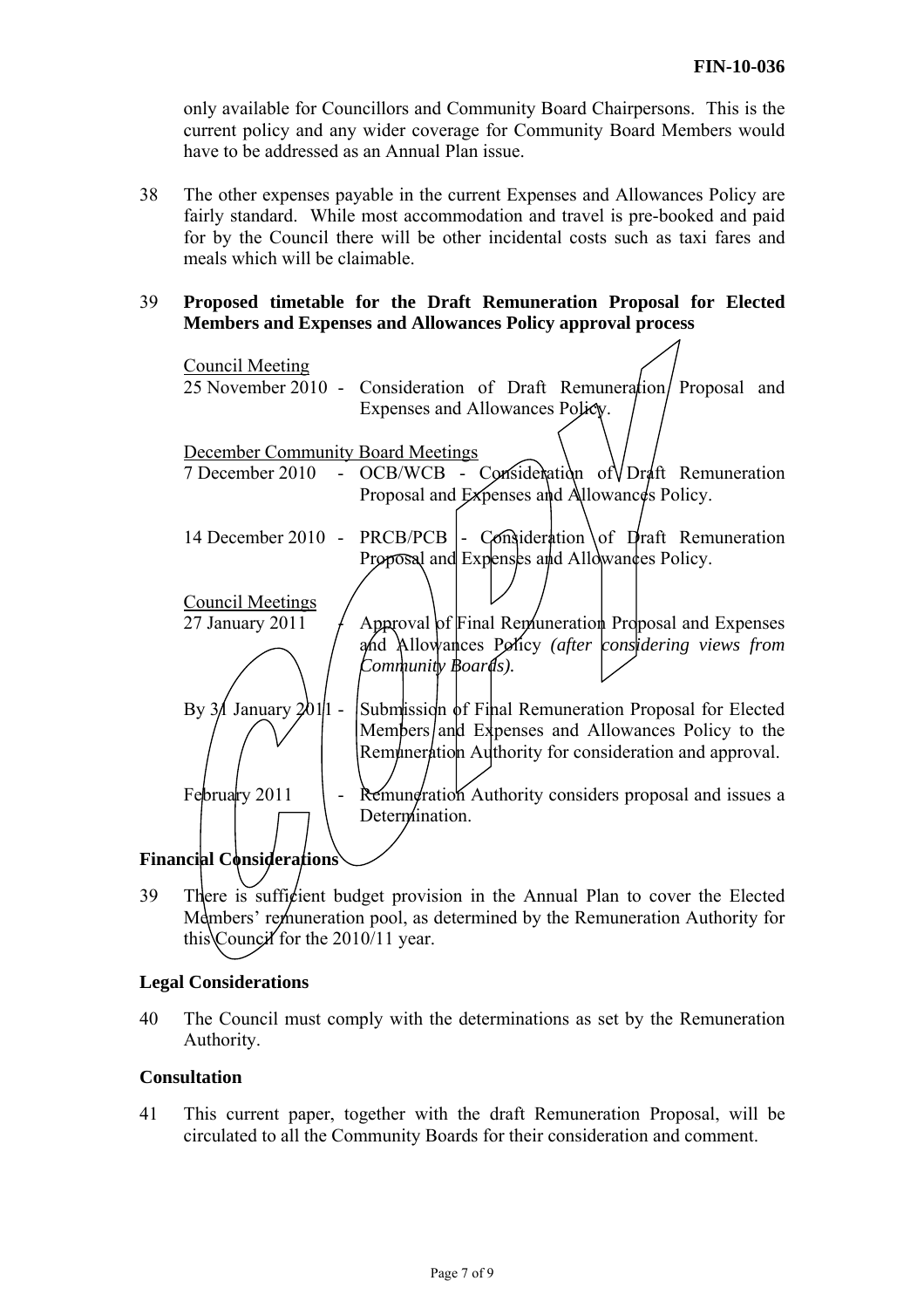#### **Policy Implications**

42 Once the final Remuneration Proposal is approved by the Remuneration Authority this will be the new Elected Members' Remuneration Policy for this Council up until 30 June 2011.

#### **Publicity Considerations**

43 Given that there is no increase in the total remuneration paid to Elected Members and the remuneration pool is being applied to the new Governance Structure then it is not planned to prepare a press release on this issue.

#### **Delegations**

44 The Council has not delegated this authority to any of its committees or subcommittees.

#### **RECOMMENDATIONS**

#### Draft Remuneration Proposal

45 That the Council adopts either

Option one: Use the existing weightings/points from the previous triennium for each Elected Member position and apply it to the new Governance Structure as outlined in Appendix  $\cancel{\mathcal{L}}$  to Report Fin-10-036.

- or
- 46 Option  $\angle$ : Modify the existing weightings/points per Elected Member position to reflect changes in Governance Structure (from the last triennium) as outlined in Appendix  $\lambda$  to Keport Fin-10-036.

or

47 That the draft Remuneration Proposal for the Community Boards be presented to each Community Board for their comments and recommendations.

# Draft Expenses and Allowances Policy

48 That the Council adopt the Draft Expenses and Allowances Policy as set out in Appendix 4 to this Report FIN-10-036 with the following option for the motor vehicle allowance.

48.1 Option A

Include the Motor Vehicle Allowance \$0.70 per kilometre with no threshold.

or

48.2 Option B

Include a motor vehicle mileage at \$0.70 per kilometre with a 10 kilometre threshold before mileage is paid.

or